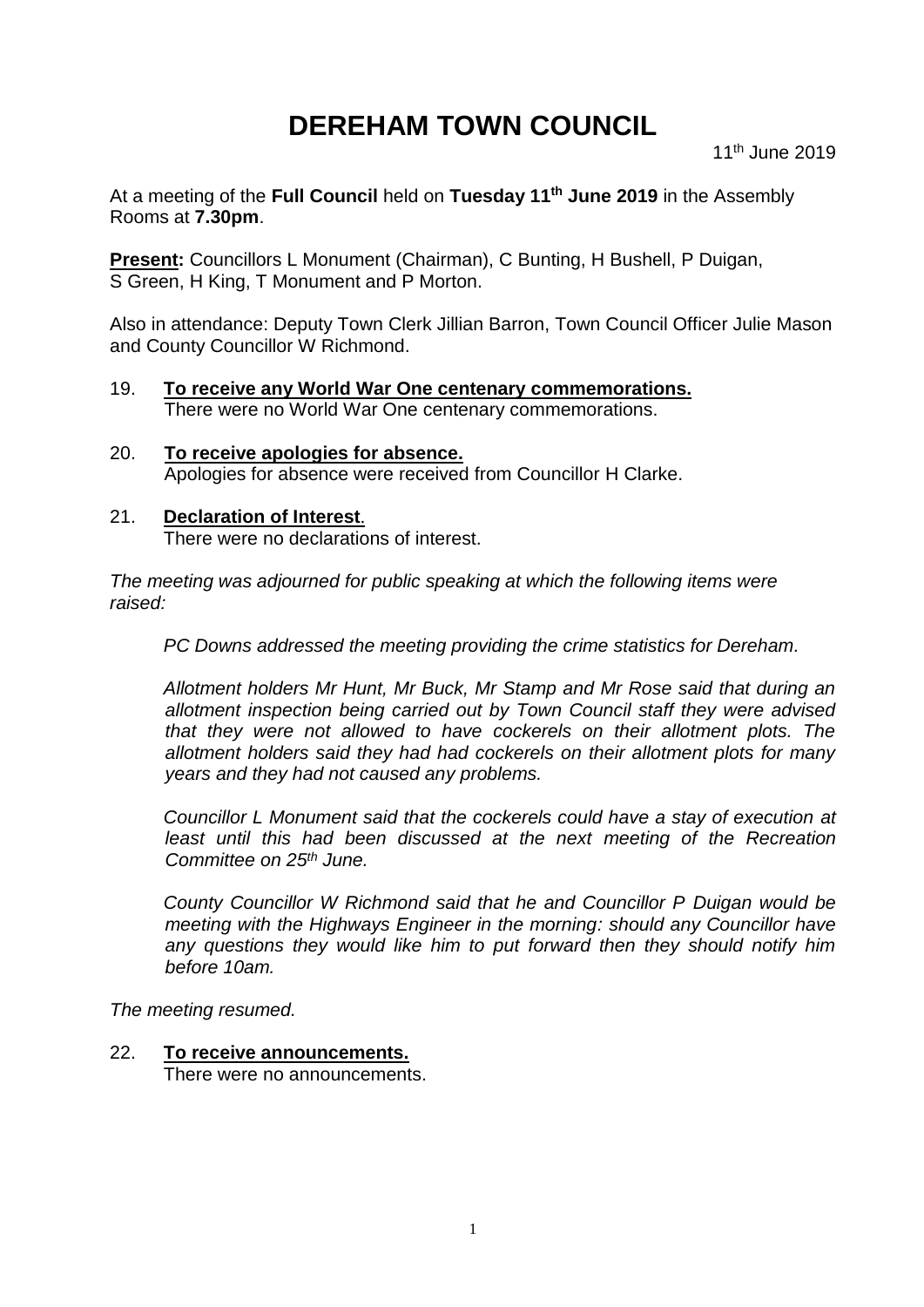23. To receive, confirm as correct and sign the minutes of the **Annual Town**  meeting held on **Tuesday 14th May 2019.**

Proposed by Councillor L Monument, seconded by Councillor P Morton the minutes of the Annual Town meeting were agreed and signed.

#### 24. **Market & Buildings Committee**

(a) To receive, confirm as correct and sign the minutes of the meeting held on **Tuesday 28th May 2019.**

Proposed by Councillor L Monument, seconded by Councillor H King the minutes of the Markets & Buildings Committee Tuesday 28<sup>th</sup> May 2019 were agreed and signed subject to minor amendments, entered in the minute book at the meeting.

(b) To receive a report from the Chairman, discuss any matters arising therefrom and vote on recommendations.

The following two recommendations were agreed and approved by the Council without amendment:

#### **To discuss Market Rules.**

That the Market Rules should be amended as per Councillor L Monument's suggestions.

#### **To consider external redecoration of Cemetery Lodge, chapels and mortuary. Also to consider external decoration and pargeting repair at Bishop Bonners Cottages.**

That external redecoration of Cemetery Lodge, chapels and mortuary, also the external decoration and pargeting repair at Bishop Bonners Cottages be carried out. This would include the damp at Bishop Bonners Cottage.

The council would employ Anna High to oversee the work.

# 25. **Social & Welfare Committee**

(a) To receive, confirm as correct and sign the minutes of the meeting held on **Tuesday 28th May 2019.**

Proposed by Councillor L Monument, seconded by Councillor T Monument the minutes of the Social & welfare Committee Tuesday 28<sup>th</sup> May 2019 were agreed and signed subject to minor amendments, entered in the minute book at the meeting.

(b) To receive a report from the Chairman, discuss any matters arising therefrom and vote on recommendations.

The following four recommendations were agreed and approved by the Council: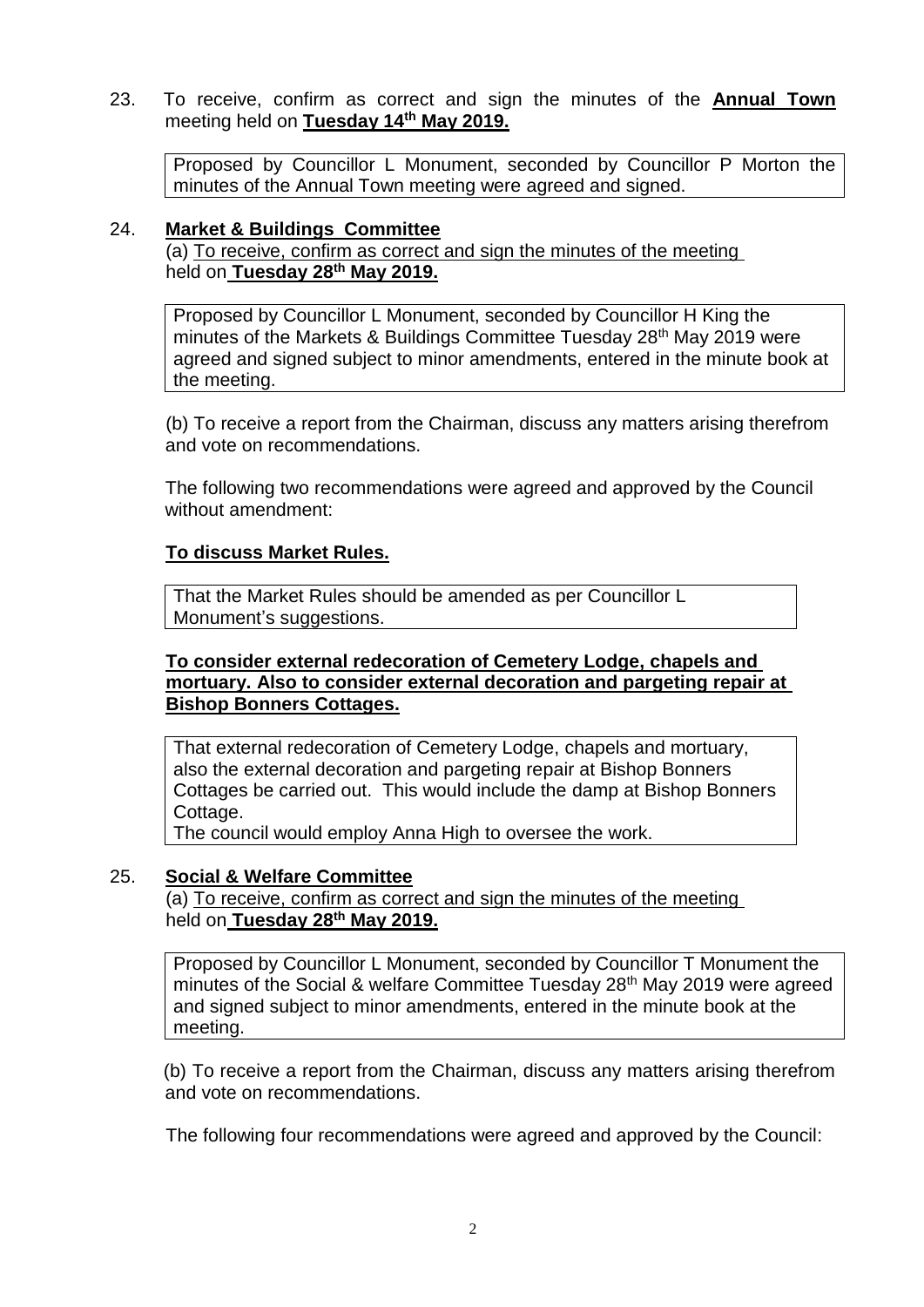# **To consider Community car rule for the under-16s.**

That the charge for a Community Car journey would be the same price regardless of the age of the passenger.

# **To Consider Community Car scheme rules for compassionate visits.**

That requests for compassionate journeys should be judged on a case by case basis, at the discretion of the co-ordinator, taking into consideration individual circumstances and availability of drivers. Priority should always be given to medical journeys.

# **To consider Cemetery rules with regard to items on graves.**

That any items that are not classed as offensive will be allowed providing they are placed on the plinth of the headstone, and do not overhang the plinth.

# **To consider possibility of organisations /religious groups purchasing the burial rights to a block of grave spaces.**

That organisations/religious groups should be allowed to purchase burial rights in blocks of grave spaces. The burial rights would be sold at parishioner rates, if any bodies being interred were non parishioners then the balance would be paid at that time. This would be the non-parishioner rate minus the parishioner rate at the time of the funeral. Any requests for ten or more plots should be brought back to the Social & Welfare Committee.

# 26. **Finance & Governance Committee**

(a) To receive, confirm as correct and sign the minutes of the meeting held on **Tuesday 4 th June 2019.**

Proposed by Councillor L Monument, seconded by Councillor H Bushell the minutes of the Finance & Governance Committee Tuesday 4<sup>th</sup> June 2019 were agreed and signed.

(b) To receive a report from the Chairman, discuss any matters arising therefrom and vote on recommendations.

The following three recommendations were agreed and approved by the Council without amendment:

# **Consider Grants.**

That the committee recommended payment of the following grants:

| Organisation             | Amount | Purpose.                      |
|--------------------------|--------|-------------------------------|
| <b>Wellspring Family</b> | £1,000 | Towards replacement           |
| Centre                   |        | glazing in velux windows,     |
|                          |        | updating lighting, furniture, |
|                          |        | equipment and décor.          |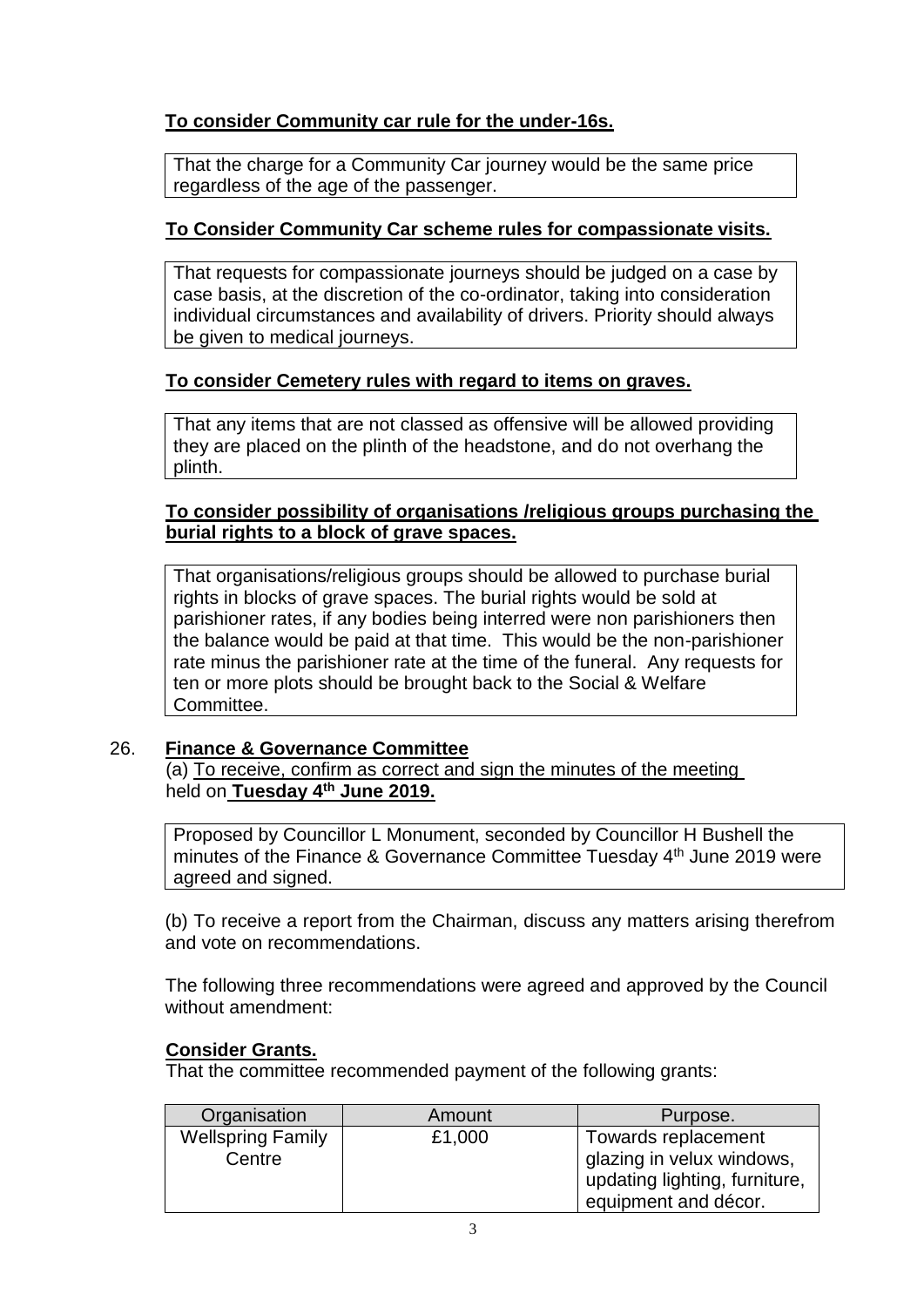| Toftwood Village     | £465    | New signage to help           |
|----------------------|---------|-------------------------------|
| Hall                 |         | identify and locate the Hall. |
| <b>Stag Explorer</b> | £339.80 | Camping stoves and cook       |
| <b>Scouts Unit</b>   |         | sets                          |

#### **Review of Financial and Operational Risks Register.**

That the fire risk assessments and all inspections for the Assembly Rooms be reviewed this year as part of the review of risk assessment. The results would be reported back to the finance and governance committee.

# **Appoint Internal Auditor 2019/20.**

That Mr Robin Goreham be appointed as the internal auditor for 2019/20 at an hourly rate of £16/hr.

# 27. To receive, confirm as correct and sign the minutes of the **Planning** meetings held on **Tuesday 14th May 2019** and **Tuesday 28th May 2019.**

Proposed by Councillor L Monument, seconded by Councillor P Duigan the minutes of the Planning meetings Tuesday 14<sup>th</sup> May 2019 and Tuesday 28<sup>th</sup> May 2019 were agreed and signed subject to minor amendments, entered in the minute book at the meeting.

# 28. **To receive and adopt the list of accounts paid, the Financial Statement and list of accounts to be paid.**

Proposed by Councillor L Monument, seconded by Councillor H Bushell, list of accounts paid, the Financial Statement and list of accounts to be paid were agreed and signed.

# 29. **To consider reinstating position of civic assistant to the Mayor.**

Proposed by Councillor T Monument, seconded by Councillor P Duigan, it was agreed to reinstate the position of civic assistant to the Mayor for one year. This position is to be reviewed in February/March 2020.

# 30. **To consider appointing civic assistant to the Mayor.**

Councillor P Duigan proposed Councillor H Bushell, seconded by Councillor H King. Councillor H Bushell accepted the appointment of civic assistant to the Mayor.

# 31. **To co-opt Councillors**

Councillors read the applications from the five prospective Councillors before the voting commenced. The following received majority votes and were co-opted onto the Town Council**: Kay Grey, Alan Grey** and **Amy-Jane Brooks.**

Amy-Jane Brooks signed her acceptance of office and joined the meeting. Kay Grey and Alan Grey were not in attendance owing to illness.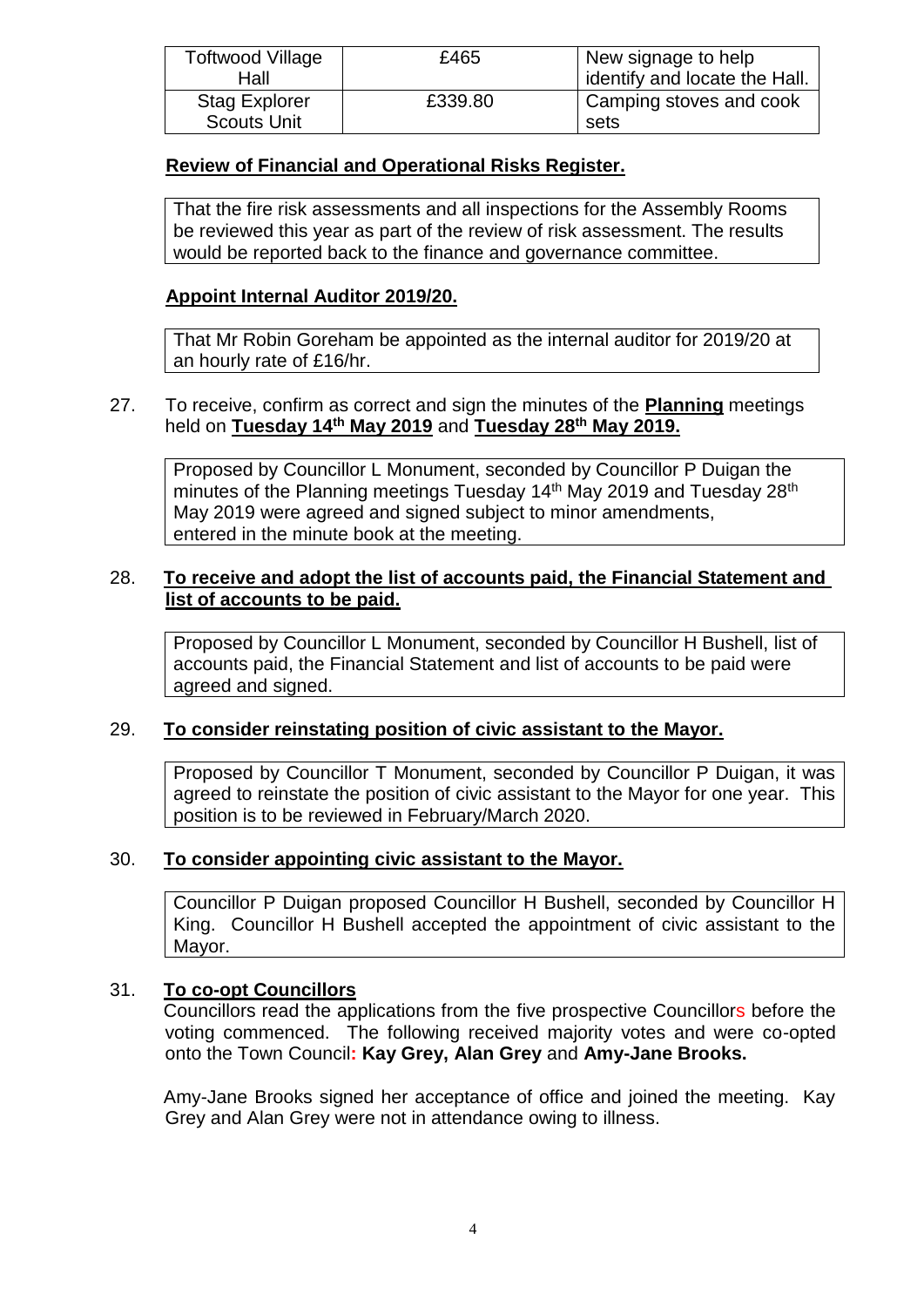# 32. **To consider commissioning further Cycling Studies to support improvements to the cycle network in Dereham**

Proposed by Councillor P Morton, seconded by Councillor S Bunting it was agreed that the Town Council commission further Cycling Studies to support improvements to the cycle network in Dereham. The cost of Norfolk County Council carrying out this work would cost £6000 and would be funded from the Neighbourhood Plan budget.

# 33. **To receive a report on the use of Outdoor Playing spaces as Sustainable Urban Drainage schemes (SuDS).**

Councillors received the report and agreed that this should be used as evidence in the Neighbourhood Plan. It was also felt that any future developers should be made to adhere to the report.

Councillors said that Agrostis should be invited to a council meeting to carry out a presentation on the report and how it would be best used.

# 34. **Update regarding the Dereham Transport Study.**

Councillors received an update regarding the Dereham Transport Study.

Councillors agreed that in order to move forward constructively the following points are pursued:

*1)That NCC recognise that Dereham has critical congestion issues and that there could be serious risks to the functioning of the Town over the next 10 years if traffic grows as currently predicted.* 

*2)That NCC agree that if the review of the Local Plan includes any growth that is likely to require a transport study then the LPA should commission a comprehensive transport assessment of the whole town.* 

*3) That an agreement is reached on how traffic and congestion can be monitored so that we all can understand how congestion and travel patterns are changing over time. Modern-day use of mobile phone data enables traffic and congestion to be monitored relatively cheaply. That this monitoring forms part of the Annual Norfolk Market Town Centre report already carried out by Norfolk County Council. It will then be possible for everybody to see any trends establishing over time.*

*4) That Norfolk County Council and Dereham Town Council agree a level of congestion, above which; further investigations by NCC would be triggered and the development of a scheme to address the congestion would need to be considered.*

# 35. **To agree membership of Committees.**

This item was deferred to the July Full Council meeting.